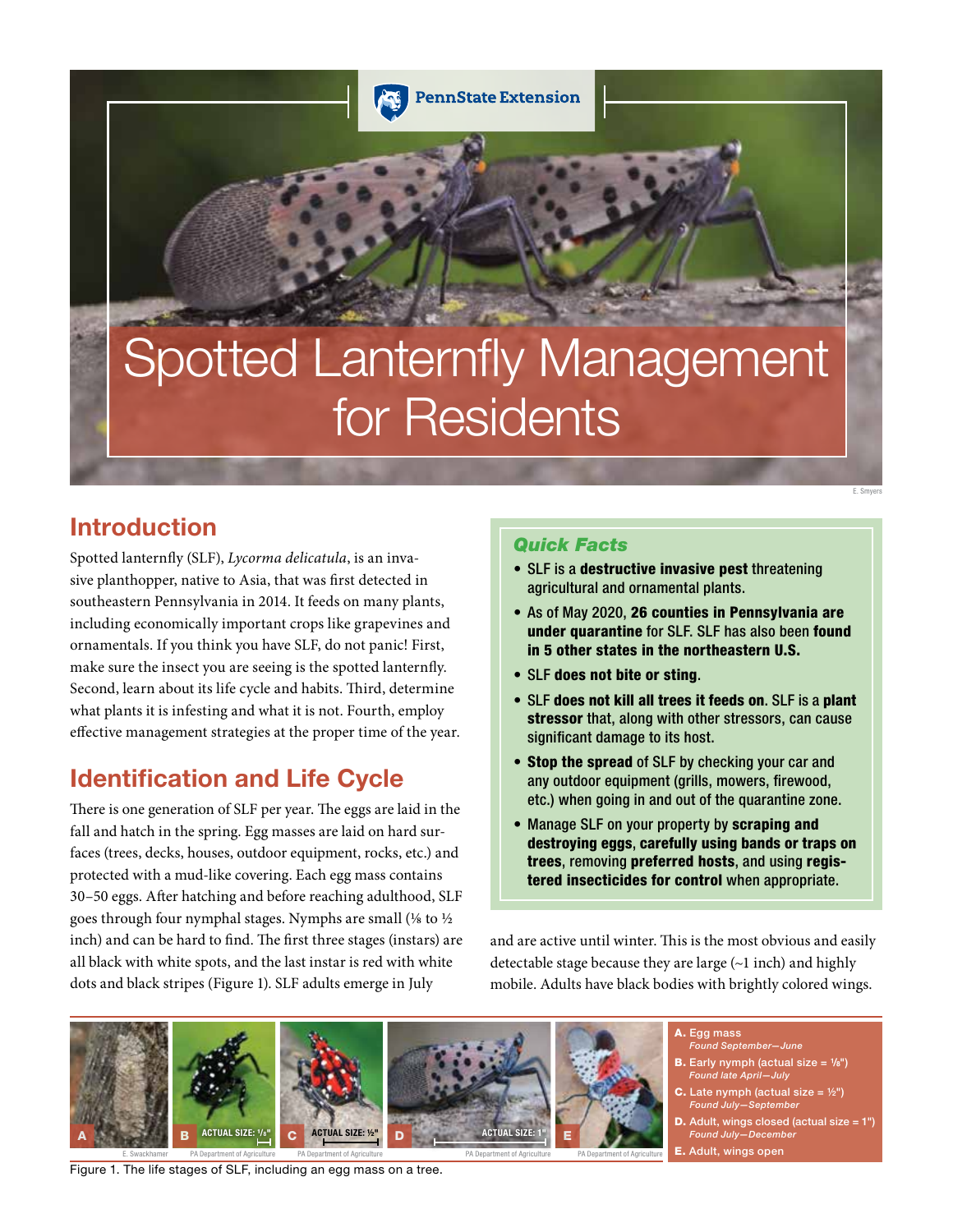Only the adults can fly. SLF wings remain closed while they are feeding and walking. SLF forewings are gray with black spots, and the tips of the wings are black with gray veins.

# Current Distribution and Reporting

An SLF quarantine is currently in effect for 26 counties in Pennsylvania (Figure 2). More counties may be added to the quarantine if additional populations of SLF are confirmed. If you find a spotted lanternfly, kill it and report it immediately with the Pennsylvania Department of Agriculture's online reporting system at **extension.psu.edu/spotted-lanternfly** or by calling 1-888-4BAD-FLY (1-888-422-3359).



Figure 2. The counties under quarantine for SLF in Pennsylvania as of May 2020, indicated in blue. Check the Pennsylvania Department of Agriculture's website for updated distribution information.

# Feeding Damage

SLF is capable of causing serious damage to host plants, including oozing sap from the trees, wilting, leaf curling, and tree dieback. SLF feeds using a piercing-sucking mouthpart tapped into the plant like a straw. When SLF feeds, it excretes honeydew, a sugar-rich liquid waste product. Honeydew serves as a substrate for sooty mold, fungi that thrive in sugary environments. SLF expels significant amounts of honeydew, and often the plant surface and the area around infested plants

become coated with honeydew and sooty mold. This mold is generally harmless to people but can damage the plant. If you see sooty mold or sticky areas on a plant or tree, it may be infested by SLF, but it could also be infested with other insects that produce honeydew, such as aphids, leafhoppers, or scales. Therefore, it is important to identify the cause of the mold, as control measures may differ for pests other than SLF.

There is no way to prevent SLF from moving onto your property. Be aware that SLF is very mobile and management actions must be continuous to keep them controlled.

Consequences of direct feeding damage to the host trees have not been quantified. SLF does not kill every tree on which it feeds. Some plants are at more risk than others. Plant death has only been observed in grapevines, tree-of-heaven, and some tree saplings. SLF is a plant stressor that, in combination with other stressors (e.g., diseases, weather), can cause significant damage to host plants. Following high infestation levels, flagging and canopy dieback of black walnut, willow, staghorn sumac, and maple have been reported. It is possible that after heavy feeding, multiple years of sustained damage, or particularly dry years, SLF may cause significant damage to ornamental and shade trees. However, currently SLF is predominantly considered a nuisance pest for residents, and death has not been reported in any ornamental tree.

# Seasonal Host Phenology

SLF has a broad host range and has been recorded feeding on over 65 different plant species. Despite this broad host range, some plants appear to be more favorable to SLF than others. Numerous variables appear to determine the attractiveness of a particular plant, including what other plants species are available in the nearby landscape, the health of the plant, the time of year, the SLF population size, and how long SLF has been present in the area. We emphasize that not every tree needs to be treated. Scout the area first, and then consider treating if high populations are found. Nymphs, in particular, seem to have an especially large host range, whereas adults seem to depend more on certain hosts. Table 1 lists the key plant hosts of SLF and the time at which SLF are most likely

Table 1. Key plant hosts of SLF throughout the growing season.

| Host                                |            | <b>Nymphs</b> |      | <b>Adults</b> |           |                |  |  |
|-------------------------------------|------------|---------------|------|---------------|-----------|----------------|--|--|
|                                     | <b>May</b> | June          | July | August        | September | <b>October</b> |  |  |
| Rose (cultivated, multiflora, etc.) |            |               |      |               |           |                |  |  |
| Grape (wild and cultivated)         |            |               |      |               |           |                |  |  |
| Tree-of-heaven                      |            |               |      |               |           |                |  |  |
| Black walnut, butternut             |            |               |      |               |           |                |  |  |
| River birch                         |            |               |      |               |           |                |  |  |
| Willow                              |            |               |      |               |           |                |  |  |
| Sumac                               |            |               |      |               |           |                |  |  |
| Silver/red maple                    |            |               |      |               |           |                |  |  |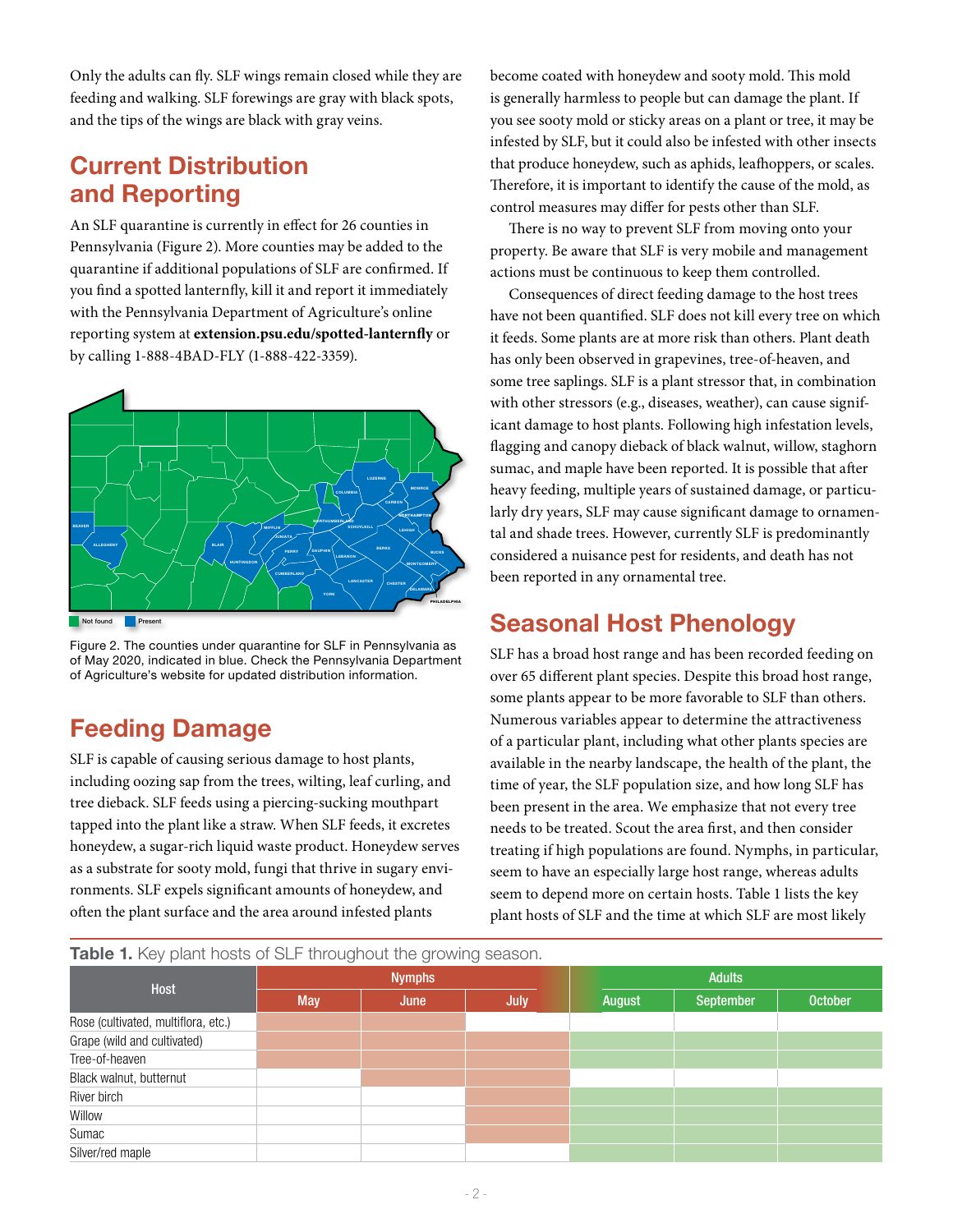to be found on these hosts. This table does not represent a comprehensive list of the plants on which SLF feeds; rather, it shows the patterns of SLF feeding that have been observed through the season. Plants are less likely to serve as hosts for SLF as they begin to senesce at the end of the growing season. The patterns in host use may change with varying weather conditions, region, and other undetermined factors.

## Management

## Stop the Spread

When you travel in and out of the quarantine zone, check your car and any outdoor items you are moving (grills, outdoor furniture, landscaping supplies, mowers, etc.). Check for SLF egg masses from September through June. Remember that egg masses may be underneath your car or in your wheel wells. During all other times of the year, check for nymphs and adults, and keep your windows rolled up when you park. Don't store things or park under infested trees, and don't move firewood.

## Egg Scraping

Walk around your property to check for egg masses on trees, cement blocks, rocks, and any other hard surface. If you find egg masses on your property from September to May, you can scrape them off using a plastic card or putty knife (Figure 3). Scrape them into a bag or container filled with rubbing alcohol or hand sanitizer and keep them in this solution permanently. Egg masses can also be smashed. Remember that some eggs will be unreachable at the tops of trees, in other well-hidden areas, and throughout your neighborhood and community. Be aware that this method may not reduce the number of nymph or adult SLF you see later in the year.

## Tree Traps

After the eggs hatch, nymphs will walk up the trees to feed on the softer new growth of the plant. Nymphs frequently fall to the ground, walk to trees, and walk back up the trunks. Take advantage of this behavior by wrapping tree trunks in tree traps to catch the nymphs (Figure 4). Traps can be used on

Steps of Spotted Lanternfly Management

| 1            | <b>Stop the spread</b>         |
|--------------|--------------------------------|
| $\mathbf{2}$ | Scrape egg masses              |
| з            | Use tree traps to catch nymphs |
| 4            | <b>Remove host plants</b>      |
|              | <b>Apply insecticides</b>      |





Figure 3. Scraping SLF egg masses from a tree.

Figure 4. A banded tree covered in chicken wire to prevent mammal and bird bycatch.

any tree, but we recommend only banding trees where SLF is abundant. You can use either sticky bands or a funnel-style trap. Sticky bands may be purchased online or from your local garden center. Push pins can be used to secure the band. While some bands may catch adults, banding trees is most effective for nymphs. Be advised that birds and small mammals stuck to the bands have been reported. To avoid this, you should cage your sticky bands in wire or fencing material wrapped around the tree. Alternately, try reducing the width of the band, so that less surface area is exposed to birds and other mammals. Both of these methods will still capture SLF effectively. To eliminate the risk of catching birds and mammals, you can use funnel-style traps that consist of mesh wrapped around the tree that leads into a container to trap SLF (Figure 5). Some companies may be producing these traps commercially, or you could also make your own. The mesh (e.g., plastic netting) should be wrapped around the entire circumference of the tree and funnel into a container (e.g., inverted peanut butter jar or plastic bag) with a hole in the lid to allow SLF nymphs and adults to pass through. Read more

| Table 2. Select management options appropriate for the time of year. |  |  |  |  |  |  |
|----------------------------------------------------------------------|--|--|--|--|--|--|
|----------------------------------------------------------------------|--|--|--|--|--|--|

| <b>Control Options</b>                                    | Jan. | Feb. | <b>March</b> | <b>April</b> | <b>May</b> | June | July, | Aug. | Sept. | Oct. | Nov. | Dec. |
|-----------------------------------------------------------|------|------|--------------|--------------|------------|------|-------|------|-------|------|------|------|
| Don't move any life stage                                 |      |      |              |              |            |      |       |      |       |      |      |      |
| Scrape/smash eggs                                         |      |      |              |              |            |      |       |      |       |      |      |      |
| Use tree traps (e.g., sticky bands with wildlife barrier) |      |      |              |              |            |      |       |      |       |      |      |      |
| Contact insecticides (after hatch and avoid bloom)        |      |      |              |              |            |      |       |      |       |      |      |      |
| Systemic application of imidacloprid (after bloom)        |      |      |              |              |            |      |       |      |       |      |      |      |
| Systemic application of dinotefuran (after bloom)         |      |      |              |              |            |      |       |      |       |      |      |      |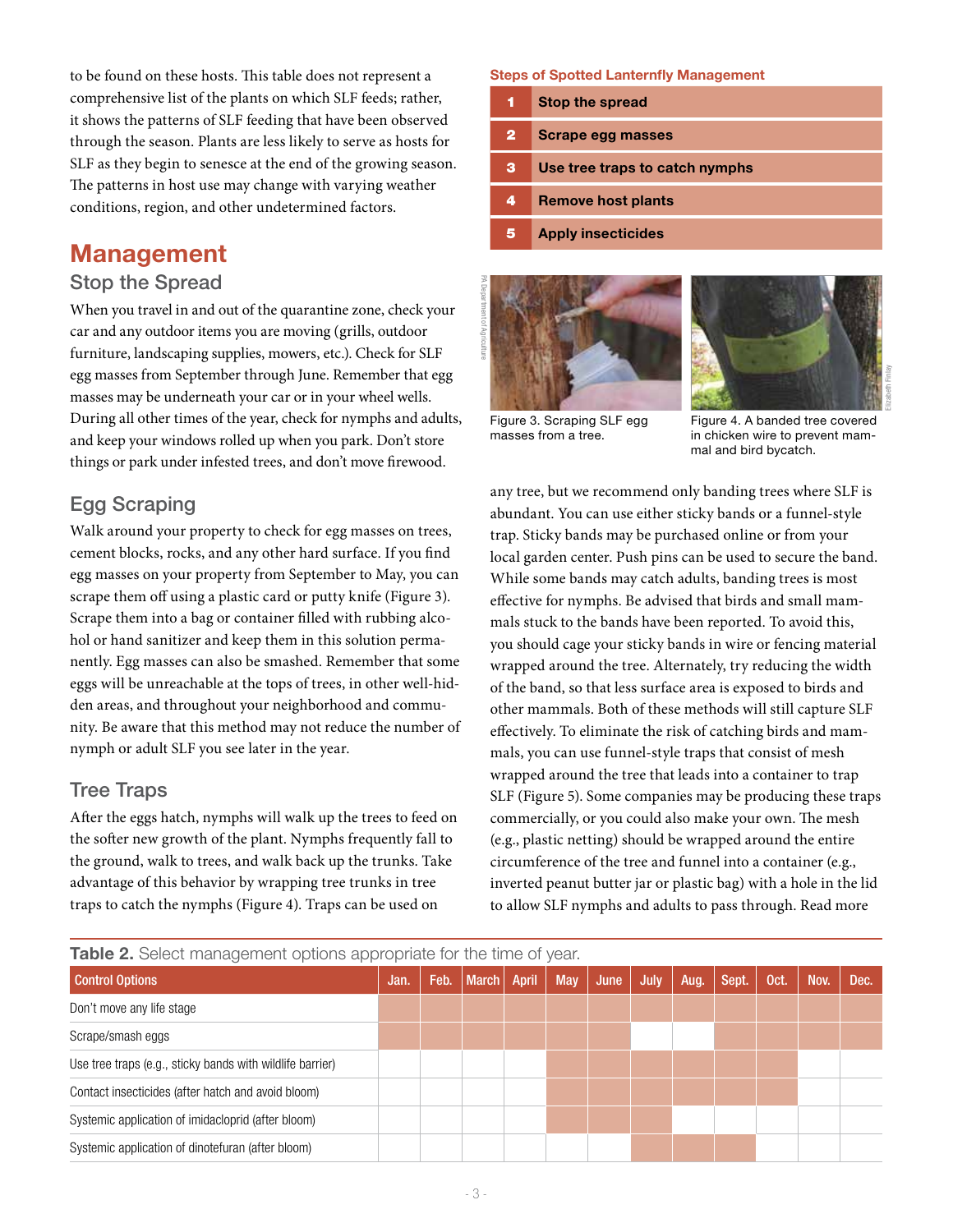

Figure 5. A funnel-style trap wrapped around a tree to capture SLF. Figure 6. Early instar SLF feeding on the invasive plant tree-of-heaven.

about trapping SLF in "Using Traps for Spotted Lanternfly Management" at **extension.psu.edu/using-traps-for-spotted -lanternfly-management**. Check and change traps at least every other week (or more often in highly infested areas). Be aware that this method may not reduce the number of nymph or adult SLF you see later in the year.

## Host Removal

Tree-of-heaven (*Ailanthus altissima*) is an invasive plant that is common in landscapes and disturbed areas, such as along the sides of roads (Figure 6). This is a preferred host tree for SLF, and current management efforts are focused on removing it or using it as a trap tree by treating it with insecticide. Tree-of-heaven grows rapidly; it can reach up to 100 feet tall and 6 feet in diameter. The bark of mature tree-of-heaven looks similar to the outside of a cantaloupe. When crushed, the leaves and stems have a foul odor that many describe as rotten peanut butter. They spread by seed and will also produce "clones" by their roots. This tree can be mistaken for other native species, including black walnut, hickory, and staghorn sumac. For help identifying and controlling this plant, visit **extension.psu.edu/spotted-lanternfly**.

Use recommended methods to apply herbicide to the tree from July to September and wait at least 30 days before



removing the tree. Failure to apply herbicide will result in new growth from the stump and/or roots. Even when treated with herbicide, multiple applications may be necessary over time to completely kill the tree. These trees can get very tall, so seek the help of a tree care service if necessary.

Other undesirable invasive species, such as oriental bittersweet, can support populations of SLF and can also be removed. While tree-of-heaven is a preferred host, SLF feeds on a large variety of plants, including many of the ornamental trees commonly found in residential landscapes. Removing these may not be preferred and may not help reduce SLF on your property; refer to the next section for further guidance.

#### Chemical Control

Only use insecticides that are registered by the Environmental Protection Agency (EPA) to treat any insect on your property. All EPA-registered insecticides have an EPA registration number and a label for safe, appropriate, and legal use. Home remedies should not be used against SLF because they may be unsafe to humans, pets, and plants and could be illegal.

Insecticides can kill insect pests on contact and/or by being present systemically in a plant on which they feed. The duration of control that remains after application (i.e., residual activity) varies depending on which type of insecticide is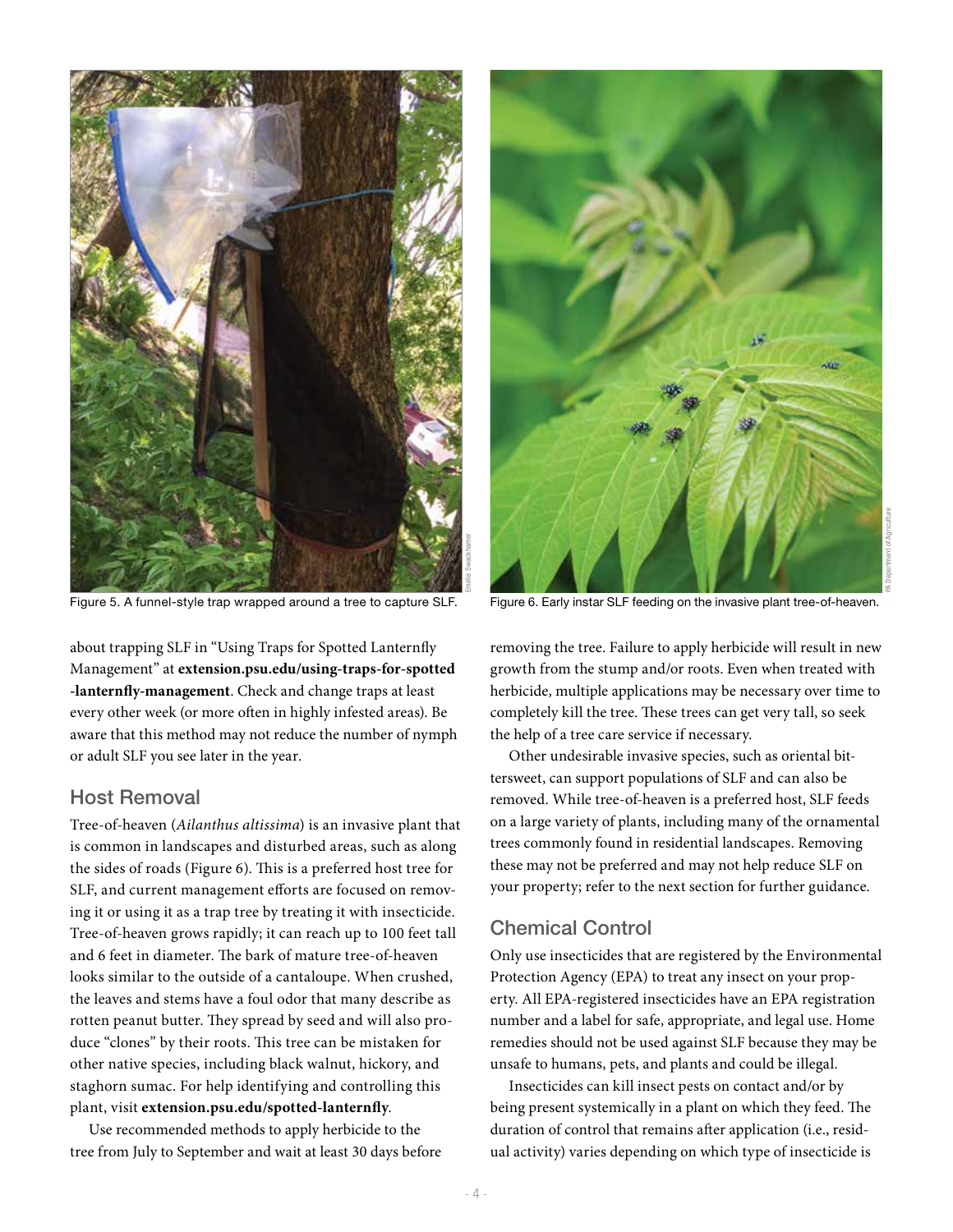used. Contact insecticides kill SLF when the chemical contacts the insect as a direct spray. Some contact insecticides have long residual activity and can continue killing SLF when they walk over a surface covered with insecticide residue. Systemic insecticides are absorbed by tree roots, bark, or leaves and are moved through its vascular system to other parts of the tree. When systemic insecticides are used, SLF is killed as it feeds on any part of the tree, even if it was not sprayed directly (e.g., spraying the lower part of the tree will protect the treetops). Systemic insecticides work best when applied from July to September. However, systemics can also be applied at other times of year, depending on the application method and the product used. For example, a soil drench containing imidacloprid should be applied earlier in the summer.

There are four main methods to apply insecticides: tree injection (usually applied by professional applicators), bark sprays, soil drenches, and direct sprays (can be applied by residents). Systemic insecticides can work well and have residual activity that lasts from several weeks to several months. Property owners should consider hiring a certified pesticide applicator to make insecticide applications. Professional applicators have specialized training and equipment to treat trees.

Insecticides that are available to home gardeners can be used as soil drenches, bark sprays, or direct sprays. They must be used according to the directions on the product label. Direct sprays of contact insecticides are applied directly to SLF and surfaces where they feed and walk, which is often the base of a tree where spotted lanternflies are abundant. Systemic insecticides can be applied using any of the methods listed on the label, but keep in mind that systemics take time to move into the tree. Systemic insecticides should only be applied to actively growing trees, so they should not be applied in late fall or winter. You may apply systemic insecticides as a soil drench around the base of the tree, as a bark

| <b>Active Ingredient</b>                               | <b>Toxicity</b><br>to Birds | <b>Toxicity</b><br>to Fish | <b>Toxicity</b><br>to Bees | <b>Activity</b><br><b>Against SLF</b> | <b>Residual</b><br><b>Activity</b> |
|--------------------------------------------------------|-----------------------------|----------------------------|----------------------------|---------------------------------------|------------------------------------|
| Bifenthrin                                             | M                           | Н                          | Н                          | Excellent                             | Excellent                          |
| Beta cyfluthrin                                        | S                           | H                          | H                          | <b>Excellent</b>                      | Excellent                          |
| Carbaryl                                               | S                           | N                          | Н                          | Excellent                             | Good                               |
| Zeta-cypermethrin                                      | S                           | H                          | H                          | <b>Excellent</b>                      | Poor                               |
| <b>Malathion</b>                                       | M                           | Η                          | Н                          | Excellent                             | Poor                               |
| Natural pyrethrins <sup>1</sup>                        | N                           | H                          | M                          | Excellent                             | Poor                               |
| Tau fluvalinate + tebuconazole                         | H                           | H                          | Ν                          | Excellent                             | Poor                               |
| Neem oil <sup>1</sup>                                  |                             | H                          | H                          | Good                                  | Poor                               |
| Insecticidal soaps <sup>1</sup>                        | Ν                           | Ν                          | Ν                          | Good                                  | Poor                               |
| Essential/botanical oils <sup>1, 2</sup>               |                             |                            |                            | Good                                  | Poor                               |
| Paraffinic oil or horticultural spray oil <sup>1</sup> |                             |                            |                            | Good                                  | Poor                               |
| Spinosad <sup>1</sup>                                  | S                           | S                          | H                          | Variable                              | Poor                               |
| Beauveria bassiana                                     | N                           | Ν                          | S                          | Under evaluation                      | Poor                               |

#### Table 3. Contact insecticides to control nymph and adult SLE.

 $N =$  nontoxic; S = slightly toxic; M = moderately toxic; H = highly toxic;  $-$  = data not available.

1. Some products allowed for organic production.

2. There are many products containing essential oils which vary widely for efficacy against SLF. The two products tested against SLF were "SLF Killer 2" and "Purely Green."

Note: The listing of any products in this table is not an endorsement or specific recommendation of the product or the company. Other products with the same active ingredient should also work in the same way, but they may have different rates or formulations. For use in Pennsylvania, be sure the product is registered for the site and purpose of use (e.g., vegetable garden versus ornamental trees). This table is based on the experiments we have done to date and should not be considered final or complete.

#### Table 4. Systemic insecticides to provide longer periods of control on adult SLF.

| <b>Active Ingredient</b> | <b>Toxicity</b><br>to Birds | <b>Toxicity</b><br>to Fish | <b>Toxicity</b><br>to Bees | <b>Application Method</b> | Recommended<br><b>Timing</b> | <b>Activity</b><br><b>Against SLF</b> | <b>Residual</b><br><b>Activity</b> |  |
|--------------------------|-----------------------------|----------------------------|----------------------------|---------------------------|------------------------------|---------------------------------------|------------------------------------|--|
| Dinotefuran              |                             |                            | Н                          | Soil drench               | July to September            | Excellent                             | Excellent                          |  |
| <b>Dinotefuran</b>       |                             |                            | н                          | Trunk spray               | July to September            | Excellent                             | Excellent                          |  |
| Dinotefuran              |                             |                            | H                          | Trunk injection           | July to September            | Excellent                             | Excellent                          |  |
| Imidacloprid             | M                           | M                          | Н                          | Soil drench               | After flower to July         | Variable                              | Variable                           |  |
| Imidacloprid             | M                           | M                          | Н                          | Trunk injection           | July to September            | Good                                  | Excellent                          |  |

 $N =$  nontoxic;  $S =$  slightly toxic;  $M =$  moderately toxic;  $H =$  highly toxic;  $-$  = data not available.

Note: This table is based on the experiments we have done to date and should not be considered final or complete.